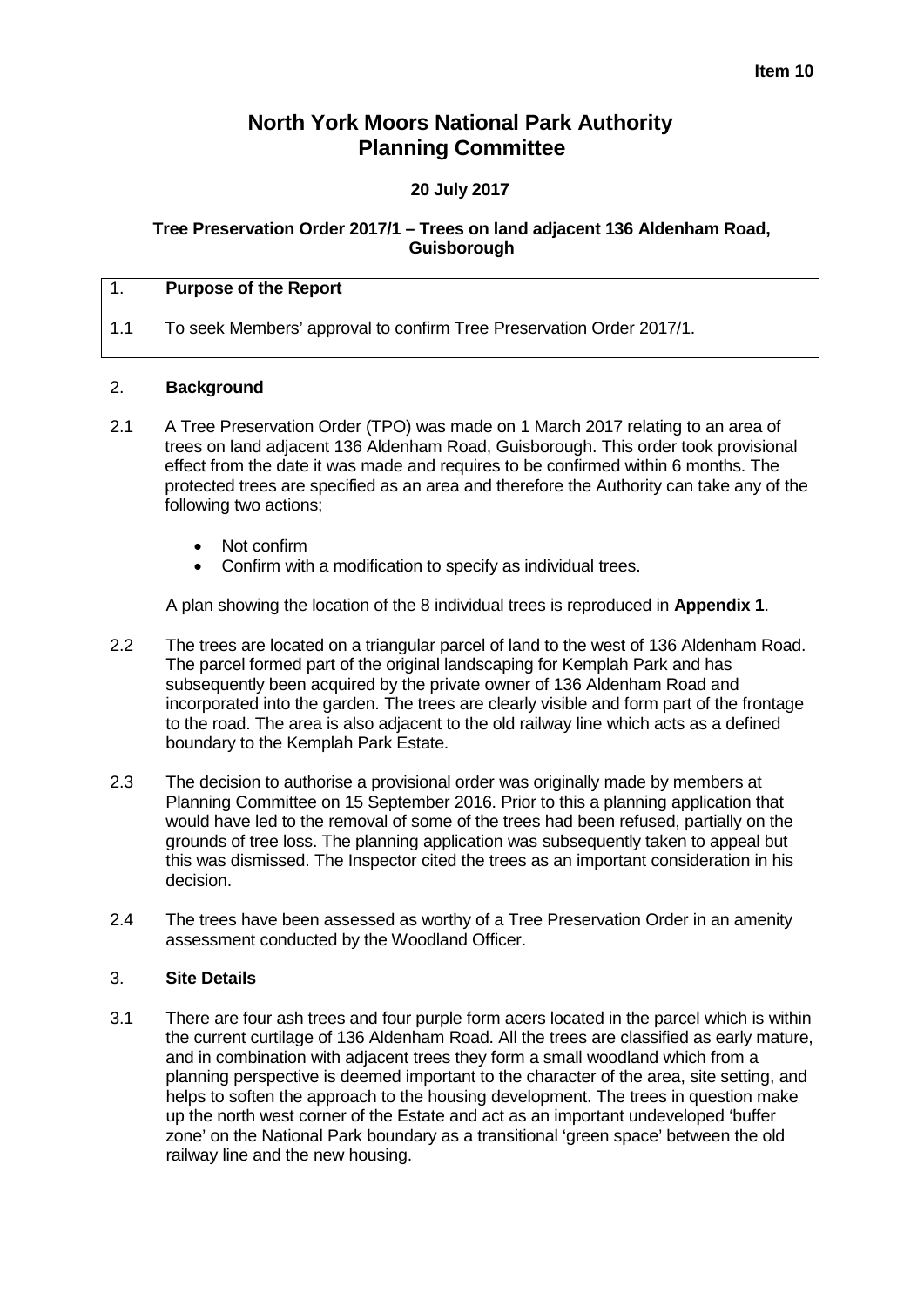3.2 The Tree Evaluation Method for Preservation Orders (TEMPO) was followed and a survey data sheet completed. The score was 15 where a score of 12 to 15 indicates a TPO is defensible and a score of 16 or more definitely merits a TPO. Photographs of the trees from various viewpoints are reproduced in **Appendix 2.**

## 4. **Objections and Representations**

- 4.1 The public have 28 days to comment on new Orders, which are publicised in accordance with Authority procedures and the TPO regulations. Objections and representations must be taken into account by planning authorities before they decide whether or not to confirm an order, or whether or not to modify it upon confirmation.
- 4.2 There have been no responses received in regard to this TPO.

## 5. **Comment**

- 5.1 Individually the trees present do not have a high amenity value. It is their collective value in forming a small woodland on the edge of the development that is significant. This consideration was also acknowledged in the appeal decision where the inspector commented that "The site is populated by several mature trees that, whilst forming a small group, complement the larger area of woodland nearby. The appeal site forms a buffer on the boundary of the National Park, between the built up residential area and public open space" adding, "The removal of most of the mature trees in the site would also detract from the character and appearance of the area".
- 5.2 In the period between the authorisation and serving of the Order tree surgery work was carried out on all but one of the trees reducing their height. Although this work has resulted in some diminishment to their amenity value, the confirmation of the order is still recommended. The long term retention of tree cover at the location is the objective, rather than the protection of individual trees. This will most usefully be enforced by consenting to the removal and replacement of poorer quality trees through the consent procedure as and when required.

# 6. **Financial and Staffing Implications**

6.1 None.

# 7. **Contribution to National Park Management Plan**

- 7.1 The relevant Management Plan policies are:
	- E40. Individual and groups of trees that are of amenity and conservation value will be protected and new tree planting will be encouraged, where appropriate.

### 8. **Legal Implications**

- 8.1 An authority cannot confirm an Order unless they have first considered any duly made objections or other representations.
- 8.2 The legislation provides no right of appeal to the Secretary of State against an authority either making or confirming an Order.
- 8.3 The validity of an Order cannot be challenged in any legal proceedings except by way of application to the High Court on a point of law.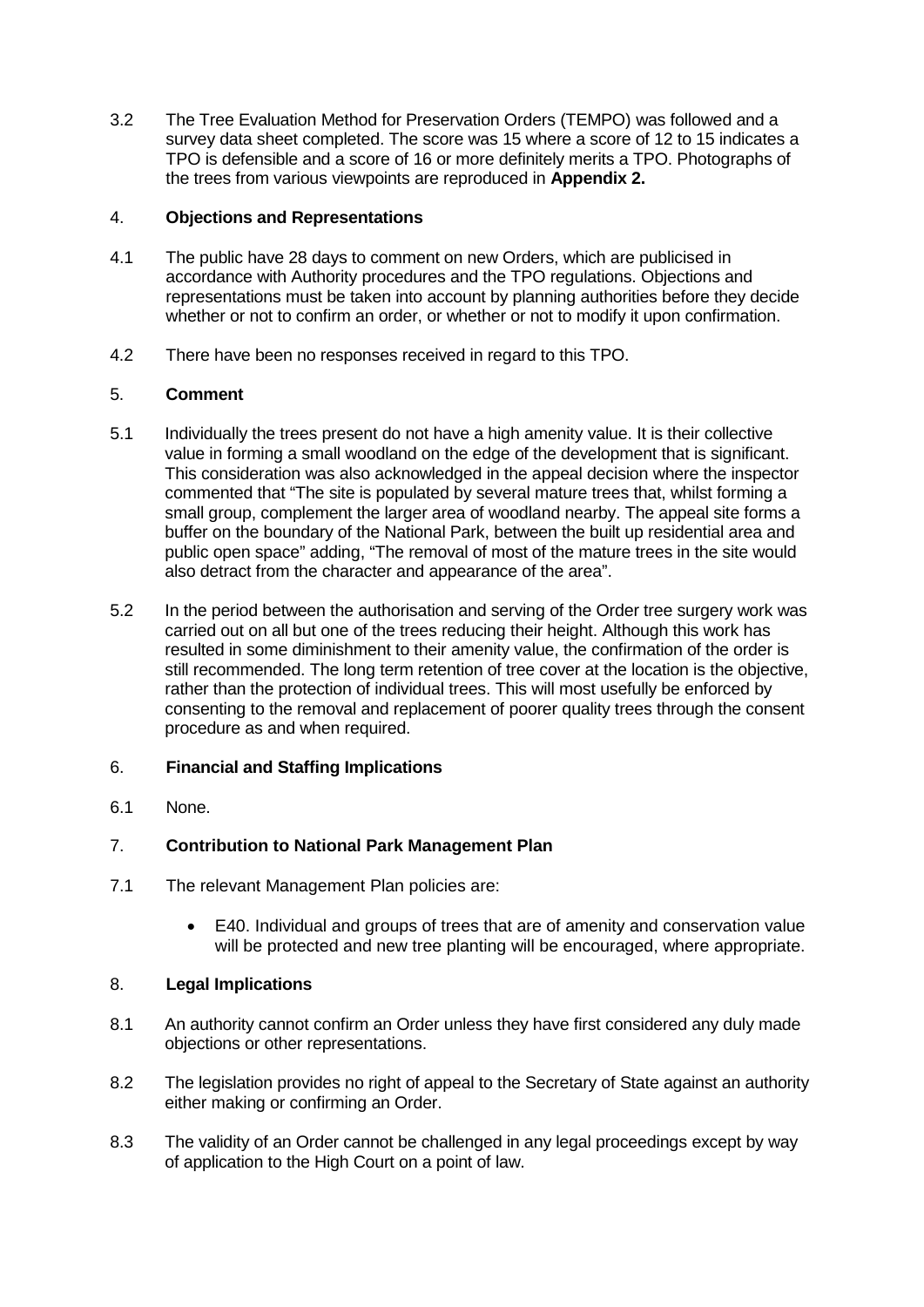# 9. **Recommendation**

9.1 That Tree Preservation Order 2017/1 – Trees on land adjacent 136 Aldenham Road, Guisborough is confirmed with modification to specify eight individual trees as marked on the plan in **Appendix 1**.

Contact Officer

Mark Antcliff Woodland Officer

01439 772700

**Background papers to this Report File ref File ref** 

None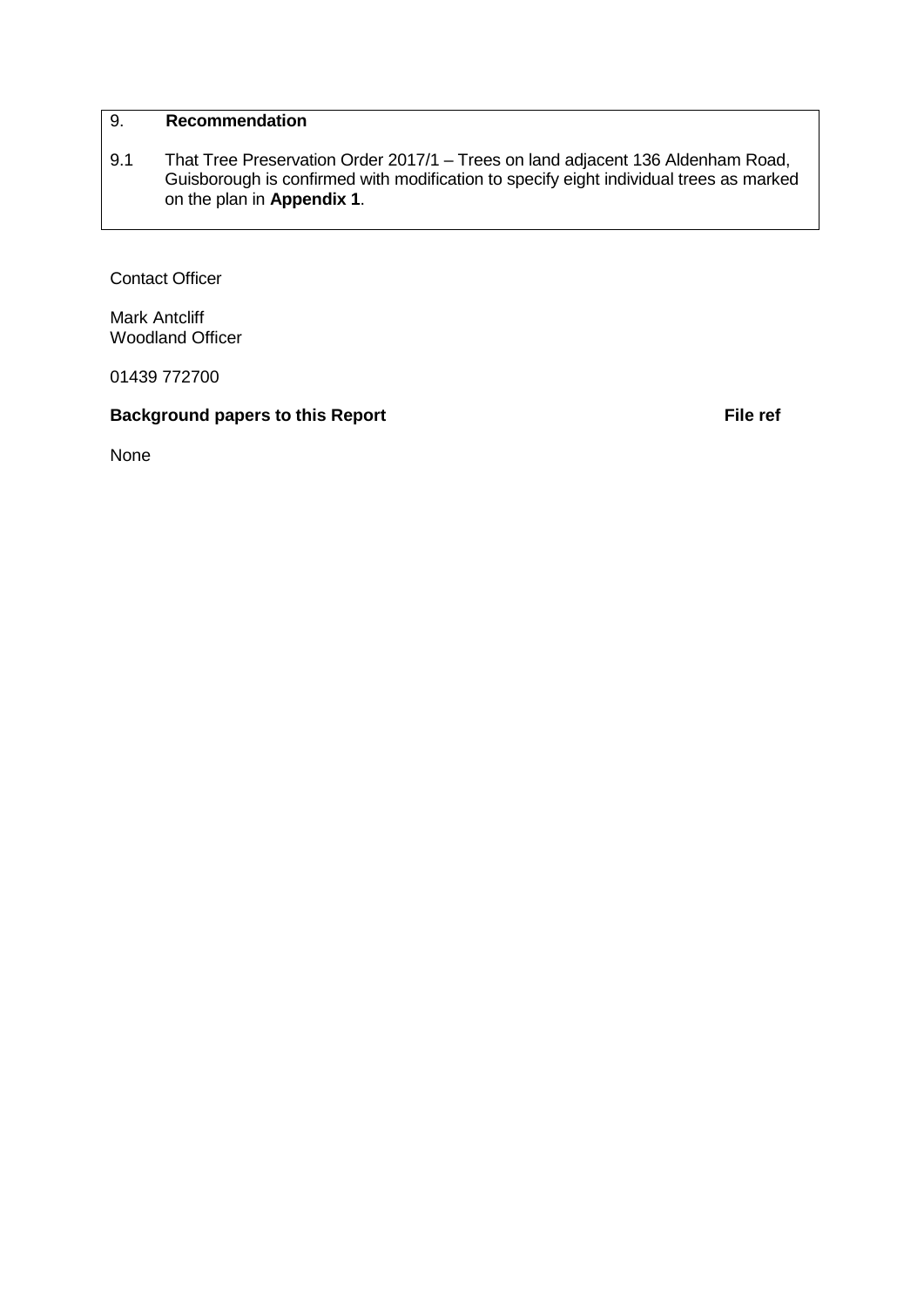

Scale 1:1000

Ordnance Survey 100021930 **North York Moors National Park Authority** or sell any of this data to third parties in any form.